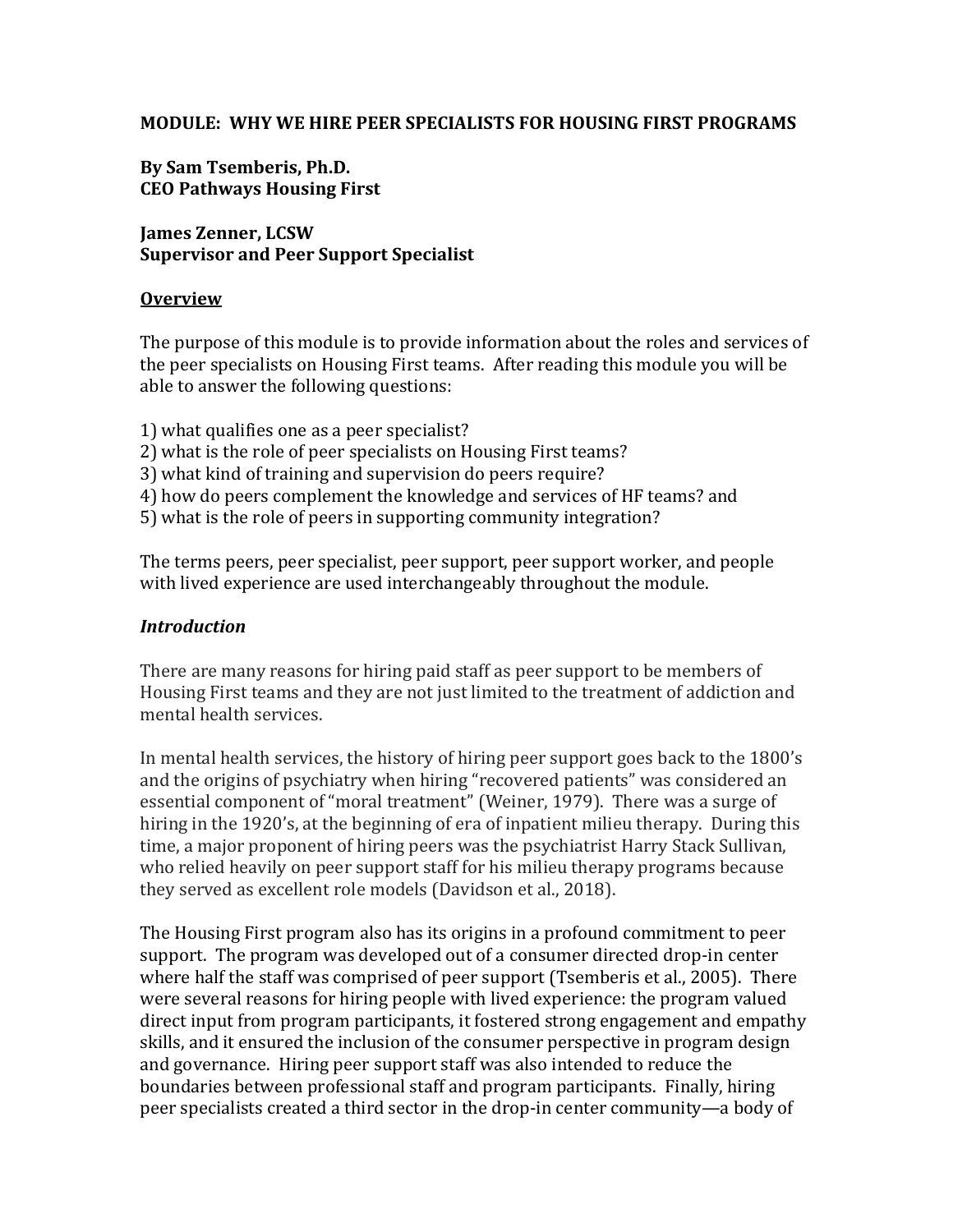participants with a perspective and a unique voice. Peer support staff could interpret the participants' experiences for the professional staff and explain the intentions of professional staff to the participants, simultaneously serving as role models for both groups (Tsemberis, 2015).

# *1. Qualifications for peer specialists*

Peer specialists or peer support staff are individuals who, at one point, overcame a combination of obstacles or transitions in which they needed to obtain assistance and treatment to engage in personal recovery or to reintegrate back into normative social roles. Examples of such obstacles faced by individuals with lived experience or peer supports include: mental health problems, problematic substance use or abuse, incarceration, homelessness, domestic violence, physical or sexual abuse, stigma, and fear of persecution. This is not an exhaustive list as there are other traumatic events that may also be included. These are some of the conditions and challenges of what can be considered as part of one's recovery or reintegration story.

Housing First programs should include paid staff employed as peer specialist as one of the members of the support services team. The peer specialist or peer support worker should have personal experience in having sought assistance in overcoming their obstacles and is currently in recovery from substance use, mental health problems, homelessness, or has overcome other obstacles for a period of at least one year. Those who are early in their recovery or transition should be actively seeking assistance and support due to the nature of peer support work.

It is recommended that peer support workers employed as paid staff should have completed a period of time "in recovery." The nature of the support services provided and the content of the interactions with clients places the peer specialist very close to the very situations they were dealing with and requires peers to have a strong grounding in the skills, coping mechanisms, information, or treatments that they have used or continue to use in their recovery.

# *2. The role of the peer specialist on a Housing First team*

Peers can play a crucial role in helping HF teams to provide treatment and support services in a manner that is grounded in recovery principles. When working with individuals who have experienced long periods of homelessness (chronically homeless), it is often the peer support worker who can best relate to the client's experience, and by demonstrating this understanding to the client, is able to earn the client's trust to a profound degree.

Peer support staff understand how clients feel after they are housed and what it's like adjusting to a new home and a new community. Peers can offer practical help with basic needs and everyday living, such as finding the right grocery store or laundromat. Providing this meaningful and practical assistance with day-to-day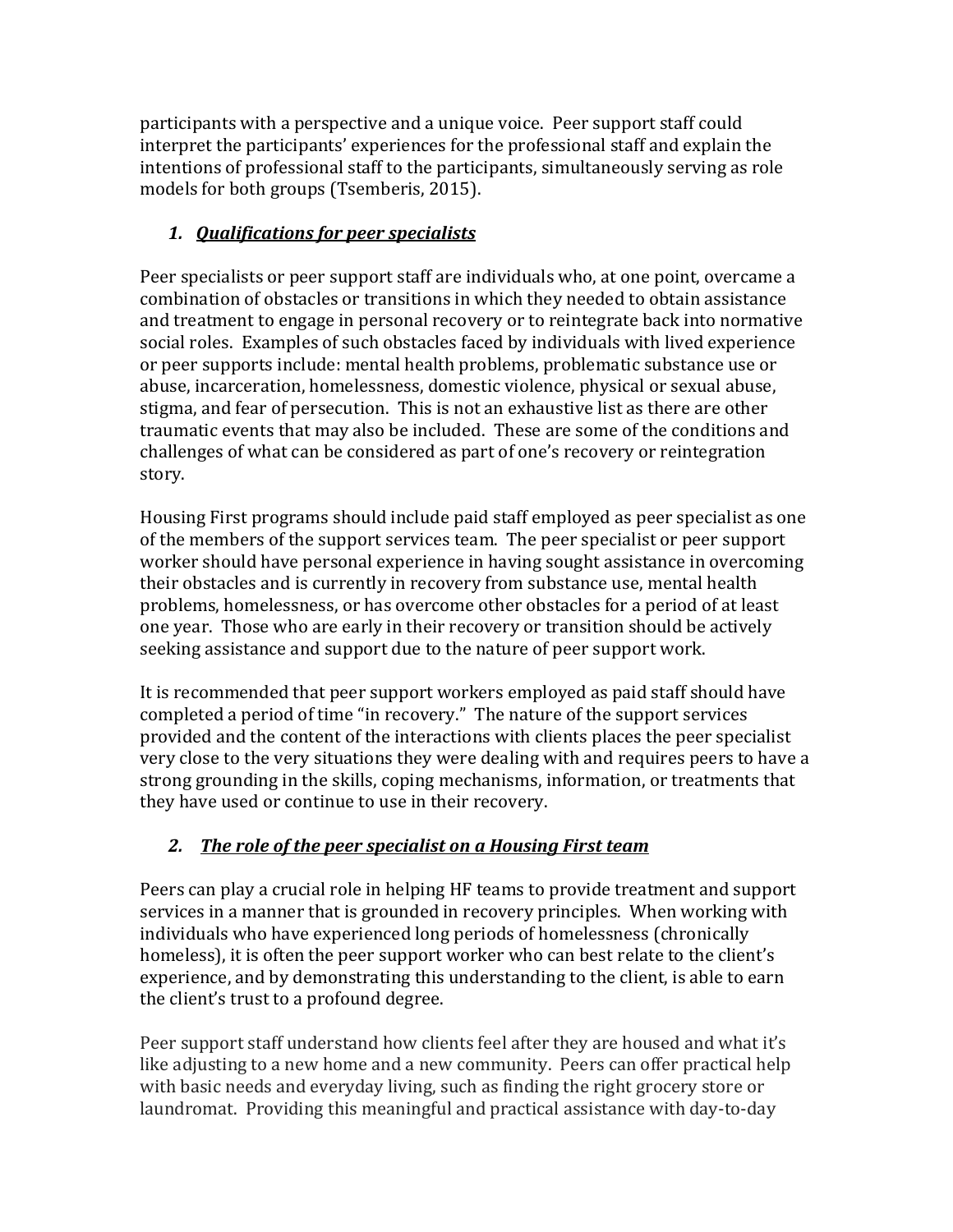struggles and offering effective and sustained support is the basis of a caring and trusting relationship, and hopefully serves as a model for developing other relationships.

From the perspective of the individual experiencing homelessness, the traditional outreach offered by the formal helping professional may be perceived as "the employee is doing their job." The person understands that this is an employee of an agency who is paid to provide a service. These employees operate in a formal and professional manner. They are bound by agency rules of conduct, agency policies and procedures, professional standards of ethics and conduct that determine what they can or cannot say to clients and how to intervene and how not to intervene. These professional and agency norms can create a certain "professional distance" and may be subtle barriers to connecting with individuals who have shunned or are mistrustful of "the system."

The formal rules of conduct are essential in mental health and addiction treatment because the standards defining professional conduct also determine agency policies in matters of boundaries and keeping their employees and clients safe. However, to not recognize and acknowledge that these rules and professional boundaries are also barriers to informal and therapeutic connection will likely prevent these professionals from authentically connecting with those they serve. These barriers cannot be overcome unless their existence is acknowledged.

The role of peers is to expand and complement the capability of the teams support services. Peers are often willing and able to work with a flexibility that is beyond the traditional definition of services and service hours. It is not unusual for peer support workers to be more attuned to the needs of the people they are serving and less to how agency policy or procedures serve a purpose. This can become a source of conflict about agency policies, labor practices, liability, and questions of boundaries and ethics about what is defined as appropriate caring for clients.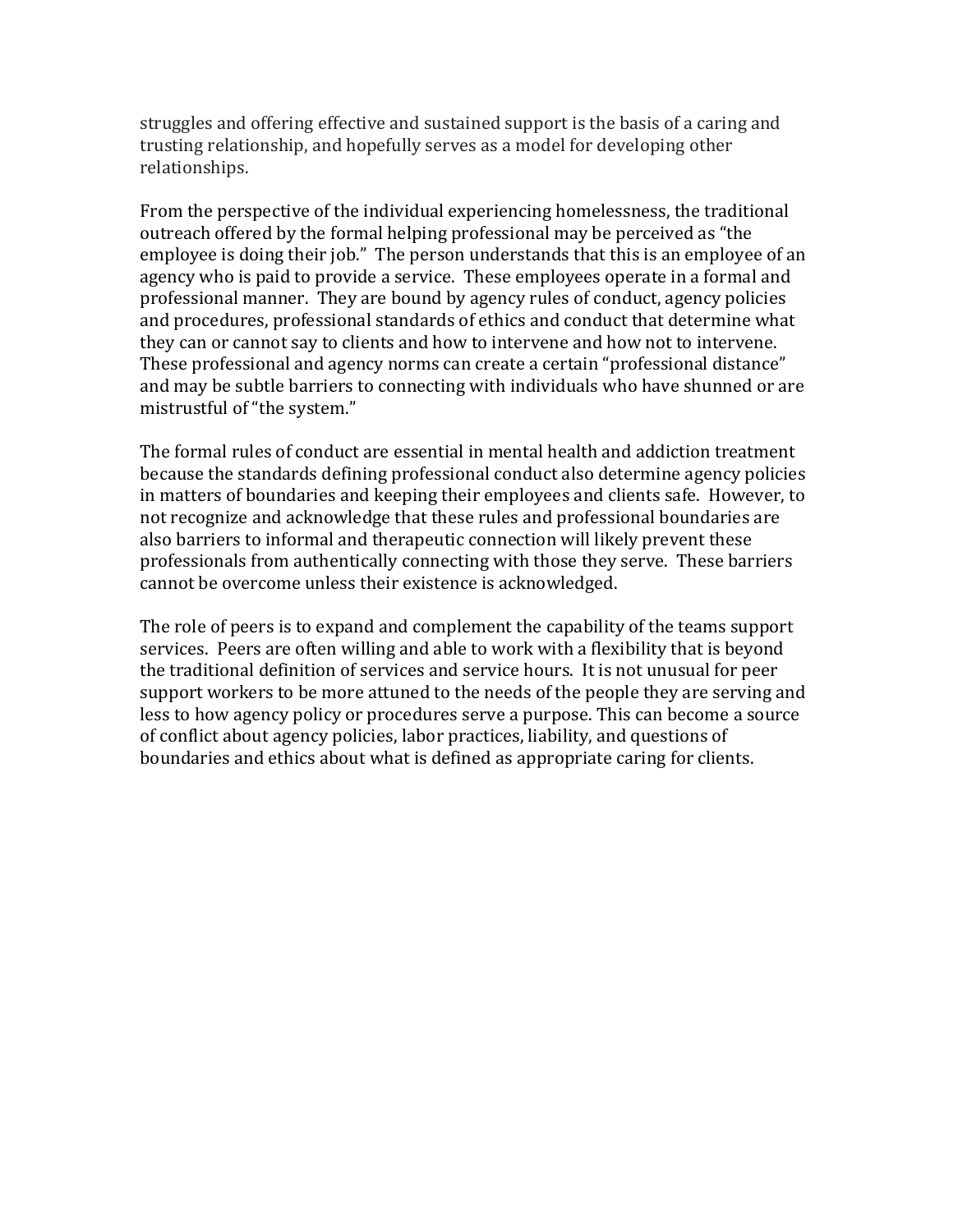### *Agency and professional barriers limiting the role of peer support*

*An example of how the work of a peer support worker can challenge team and agency practices*:

The peer support worker saw a client served by the HF team on the weekend because the client wasn't home during the regular 9 to 5 team hours. The agency had a policy against seeing clients outside work hours. The policy was to ask clients to call the local municipal crisis line. The client called the peer on her mobile phone and stated that he was having thoughts of killing himself. The peer spoke to the client on the phone for a while and the client was calmer but asked the peer to meet for a coffee to discuss what had triggered the crisis. The peer agreed.

When the peer reported this exchange during the team meeting on Monday the team leader had a startled and somewhat emotional reaction. He reminded the peer of the agency policy regarding after hours calls – use the crisis number. He informed her that he doesn't want her visiting clients on the weekend because he was uncertain about what that meant about boundary issues and even less sure what it meant about overtime pay. The peer had not thought of getting paid or their time card. The peer was instructed that in the future to please advise the client to call emergency services or take themselves to the emergency room.

*This example illustrates the point that it is not sufficient to simply hire peer support staff and then follow the same format for the team's and agency's support services policy.* Agency policies must also be adapted to support the work of peer support which expands and extends traditional services. The team and the agency must modify or adopt policies and procedures to allow for the flexibility that peer support services can provide so that the work of peers can be better aligned with the needs of clients.

The reason that it is recommended that peer support specialists be integrated into the Housing First support services team is exactly because they can provide other types of support and services. They can provide other team members with insights about the needs for support from the service recipients' perspective and thereby improve the quality of care provided by the team. The peer can provide team members with insight into the experience of being homeless, being evicted, feeling suicidal, and managing day-to-day life while in the throes of all that turmoil. Peers can also assist the team in problem solving obstacles to engage clients, especially those that distance themselves from traditional treatment providers

Properly integrated peer support can assist the team with providing a consumer lens to a trauma-informed approach. During team meetings and case conferencing,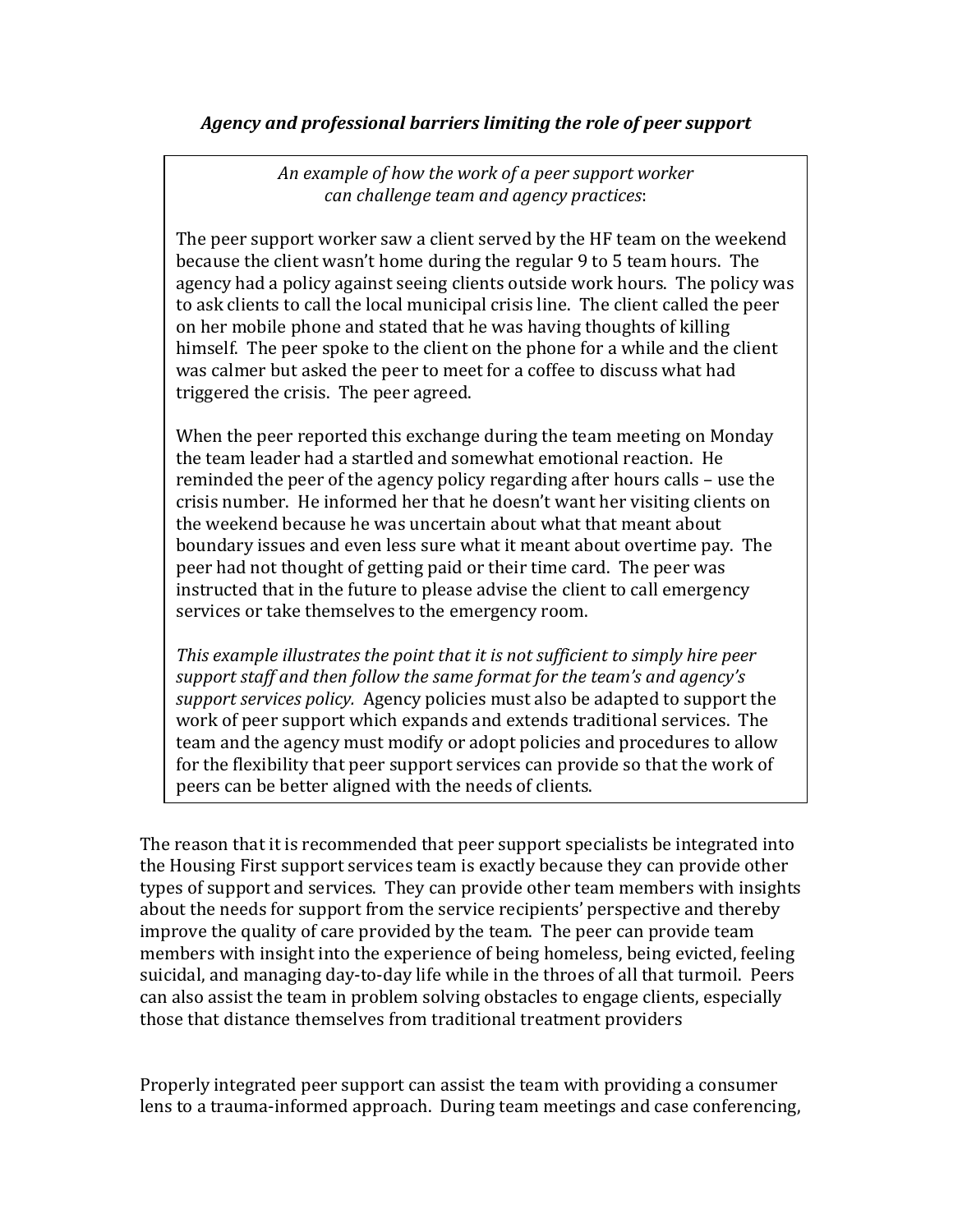peer specialists can help raise awareness by pointing out how stigma, fear, and professional bias interferes with seeing the client clearly. There may be socioeconomic, educational, and ethno-racial differences between team members and the clients served and the peer may be able to offer some sensitivity in noting these differences. Additionally, the peer's presence and participation in the ordinary chores of team work serves every day as a powerful reminder to both team members and clients that recovery is possible.

# *3. Training and supervision needs for peer specialists*

Peer support specialists should be trained and certified in their specialty. In addition, they should receive the core training about Housing First like every other team member. Training must also focus on issues of maintaining boundaries in the contexts of engagement and building authentic and trusting relationships with clients. Special attention should be given to how best to disclose that they have direct lived experience as well as experience as a recipient of services.

Peer support specialists should be trained to develop and learn how to use their own "recovery story". No two recovery stories are the same despite many similarities that have a connective and relatable quality that makes its use effective.

The recovery story begins with a peer's difficult times including the moment they felt most hopeless. During the certification process, trainers work to teach the peer specialist that the "hopeless place" is not a place to spend a lot of time but tell just enough of the story to demonstrate to those they are working with that they have been in their place and understand where they are. Most of the recovery story should be spent discussing how peers overcame their issues, how they tapped into their own strengths, and about the skills they had to develop, etc. It is not advice giving but is more rooted in modeling and relatability.

# *Agency support needed when hiring peers*

Employing and maintaining peer support staff can be a time-consuming task. Organizations who have not employed peer support in the past sometimes struggle with developing policies to address the kind of accommodations needed to successfully hire and support peers in order to retain them. Hiring previous consumers or current consumers of an organization's services is one common practice for recovery-oriented organizations. There are advantages and disadvantages to this approach.

Another area to be cognizant of is that an agency may hire peers but may not have someone who has experience supervising and supporting peers. Peer support is an entirely different discipline which requires different knowledge and skills. Traditional social service providers must recognize peer support as a discipline requiring special supervision and support.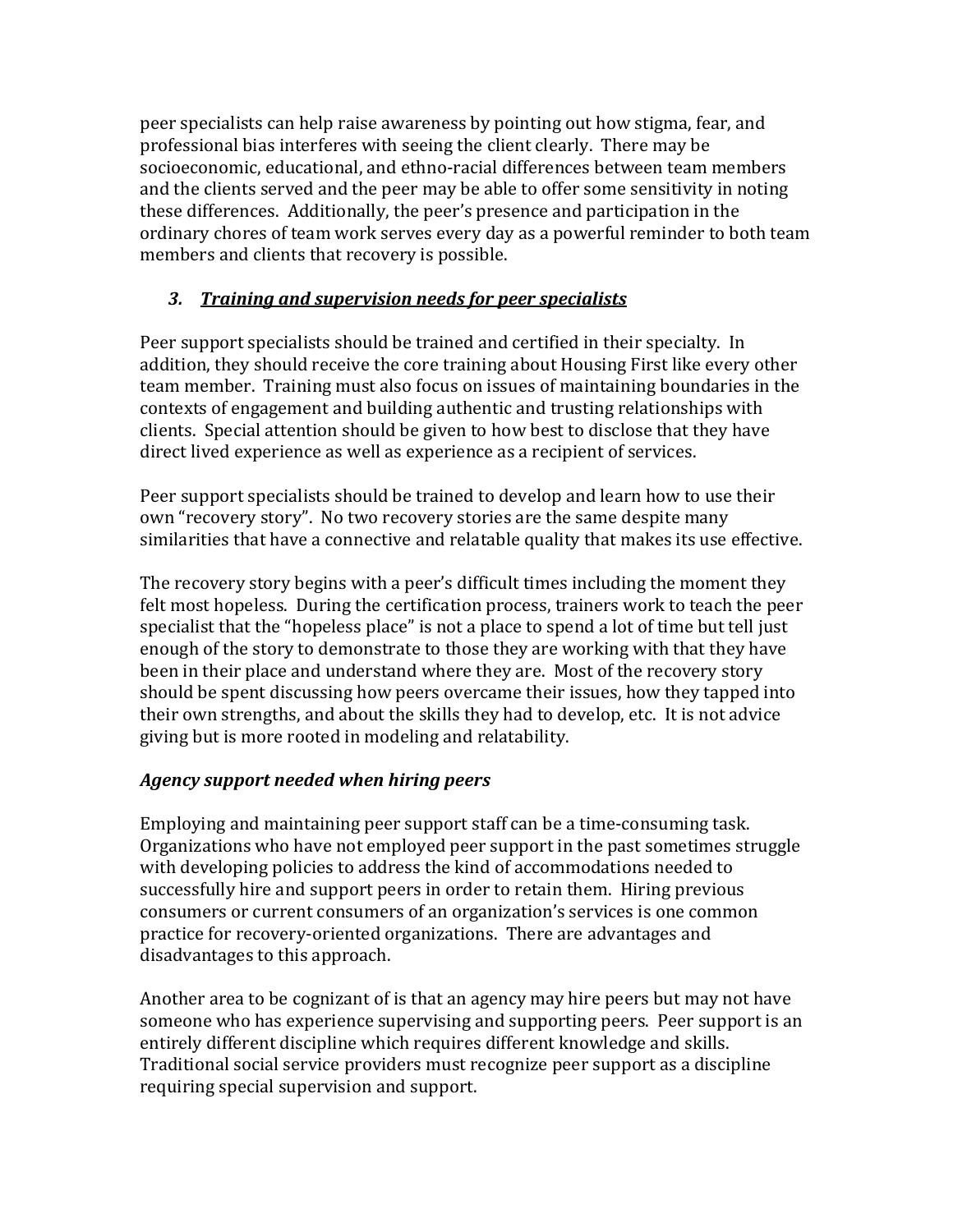Many problems can be prevented by hiring a supervisor with experience with peers and an understanding of the role of peer support. Such a supervisor will avoid the all too common pitfall of allowing clinical staff to use the peer specialist as assistant case managers or assistants to the case managers. This is when peers are delegated the bulk of the team's practical chores such as transporting clients, searching for apartments to rent, assisting with moving in or moving out, and other mundane tasks.

If such practices are allowed by the team leader, the peer support workers can begin to feel like they are subordinate to other staff members and this can diminish the positive impact of their "peer approach" for the team and the clients. Peers may be vulnerable to adopting a more subservient, less effective role. This kind of negative team culture can also create conflict for the team.

There is an important observation to be made about performing a task with a client, completing that task, and the experience of the client and the staff member in the process of completing the task. A common example that can be used to illustrate this point is helping clients in navigating the system to obtain documentation, identification, and other requirements to apply for housing or benefits. Regular staff who assist clients through this process may complain about waiting times at social services and the myriad of barriers encountered through the process. Peer specialists who have first-hand experience with these chores understand that it is important to get the task done but may see opportunities to use the waiting time differently. They are more likely to remain with clients and aim to reduce the client's frustration with waiting by engaging in conversations about likes and dislikes in music, sports teams, meals to cook, or get a better sense of extended family. The point is that peer supports may provide a different quality of experience doing the very same task. This provides a qualitatively different experience for the client.

Supervising peer support workers requires an approach that is grounded in positive reinforcement and accountability. It also requires supervisors to be more available for informal feedback and to provide support to the peer outside of structured supervision times. Feedback should be more personal and address the barriers and challenges faced by the peer in the workplace. It is useful to focus on what the peer specialist sees as barriers.

When discussing challenges in supervision with peers, it is very common to hear that their role is commonly misunderstood and that pieces of what they do are considered "boundary violations." This is largely because most peers are supervised by clinicians who use the same guidelines with both traditional clinical services staff and peer support specialists—this is an often-occurring mistake.

Finally, with peer specialists there is a need for ongoing training and supervision on issues of boundaries, confidentiality, and self-care as those are typically the areas most in need of continual refreshers and education.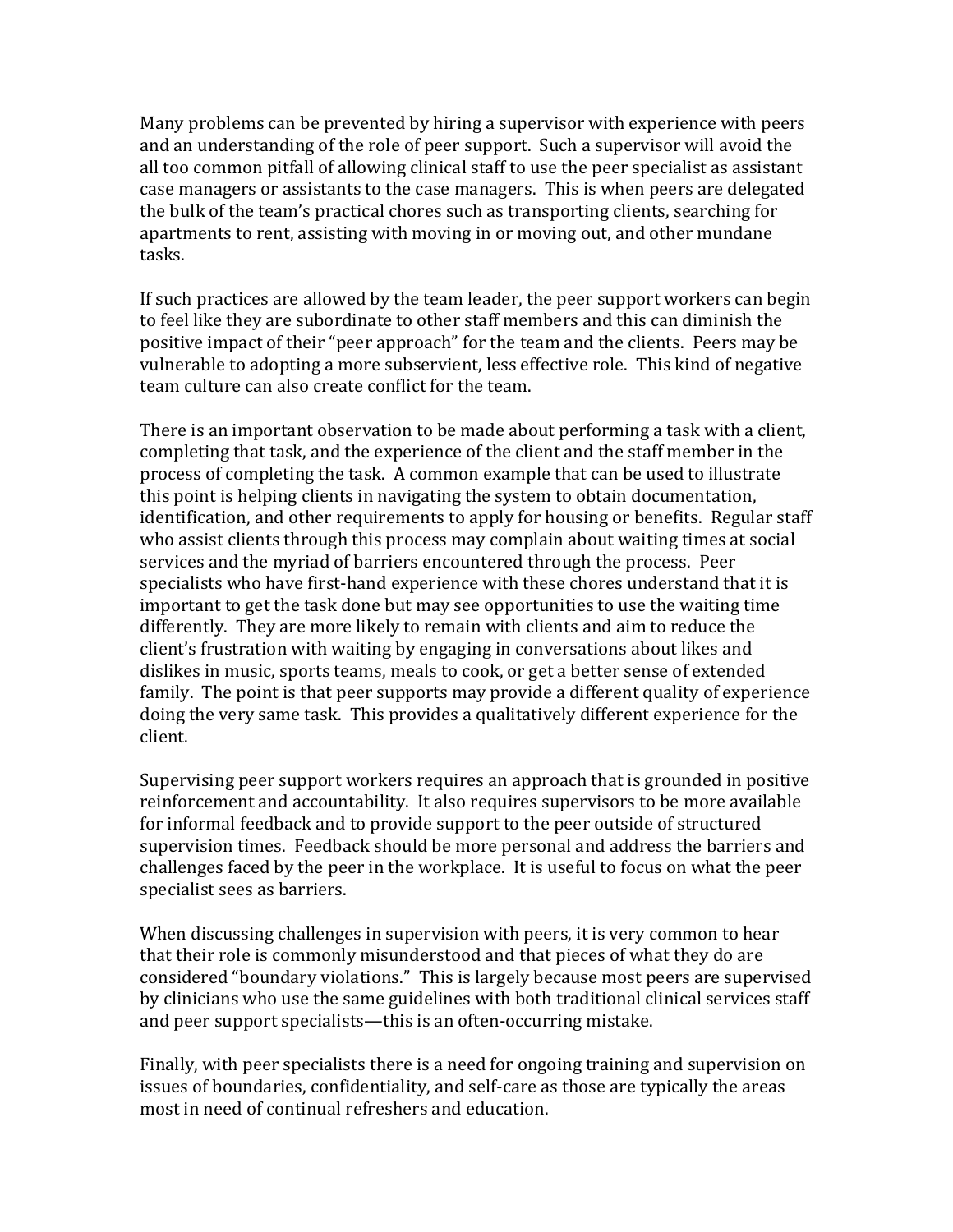# *4. How a peer specialist compliments the knowledge and the services of a Housing First team*

Peer support working in a Housing First program should have training, and if available, receive a certification in peer support work. Obtaining certification usually requires attending classes, participating in role-plays, one-on-one support, group facilitation, and ideally a field placement working directly with a multidisciplinary intensive case management (ICM) or assertive community treatment (ACT) teams or some other version of case management teams. Training should include modules on integrated dual diagnosis treatment, motivational interviewing, trauma informed care and person-centered planning to provide peers with the language and knowledge that are the core practices of their fellow teammates and their HF team. Peer specialist training should also include guidelines about peer specialists' scope of practice, ethics, how to tell one's recovery story, and many other related topics. This comprehensive training will help peers obtain the skills and knowledge necessary to begin employment and set the foundation for them to develop their professional identity and their own approach of how they will serve as peer supports.

In instances where the community does not have a peer training program there are online educational modules. It is also possible to hire peers and train them on the job. This will require more effort from the supervisor and team members, but the rewards are well worth the effort.

Most Housing First support services, whether they are comprised of ICM, ACT or case management, operate as teams. Team meetings are excellent opportunities for each team member to articulate their point of view about each client. The team meeting is an excellent forum for the team and the peer to educate each other about the unique perspectives of their clients' issues. A well-supervised team meeting can also reinforce the unique role of each team member including the peer specialist.

Providing Housing First support services is difficult work. There is a high industrywide turnover rate and how to avoid burnout is a regular topic of discussion. In this regard, the use of teambuilding events on a regular basis (such as hosting a lunch or potluck for all staff born that month, going to a game, going bowling or participating in other social or recreational activities) can provide a break from the intensity and exhaustion of the week's work and help staff members connect with each other outside of client care to mitigate stress, strengthen team cohesion, and establish mutual support.

Peers working in Housing First are highly effective with outreach, being able to work with a person who is still homeless to resolve some of the ambivalence of getting off the street. Peers are often excellent in times of crisis and in developing rapport and trust at the client's low point. Once clients are housed, the rapport can help a peer support intervene and influence a person to consider and make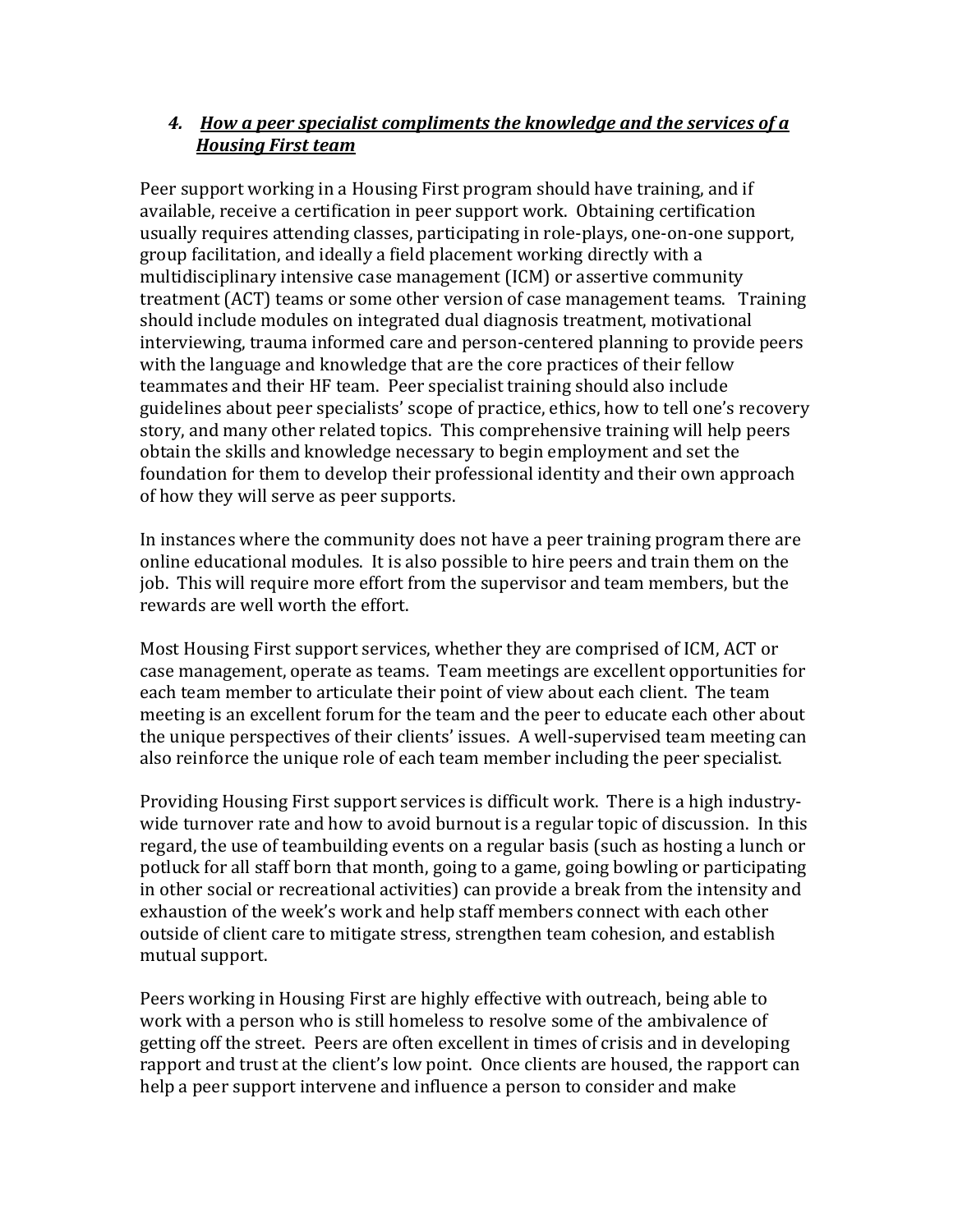healthier lifestyle decisions either by directly discussing troublesome behavior or indirectly by serving as a recovery role model.

\_\_\_\_\_\_\_\_\_\_\_\_\_\_\_\_\_\_\_\_\_\_\_\_\_\_\_\_\_\_\_\_\_\_\_\_\_\_\_\_\_\_\_\_\_\_\_\_\_\_\_\_\_\_\_\_\_\_\_\_\_\_\_\_\_\_\_\_\_\_\_\_\_\_\_\_\_\_\_\_\_\_\_\_\_\_\_\_\_\_\_\_\_\_\_\_\_ \_\_\_\_\_\_\_\_\_\_\_\_\_\_\_\_\_\_\_\_\_\_\_\_\_\_\_\_\_\_\_\_\_\_\_\_\_\_\_\_\_\_\_\_\_\_\_\_\_\_\_\_\_\_\_\_\_\_\_\_\_\_\_\_\_\_\_\_\_\_\_\_\_\_\_\_\_\_\_\_\_\_\_\_\_\_\_\_\_\_\_\_\_\_\_\_\_

### *Research on the effectiveness of peer support: how and why it works*

This section provides a brief review of several studies on the effectiveness of peer support and the ways in which peer support operates in conjunction with traditional treatment. It expands the scope of peer support to include findings for the effectiveness of peer support for other chronic illnesses.

In a recent article by Davidson and colleagues (2018) numerous studies were reviewed on the effectiveness of peer support. That article cited a report by the Institute of Medicine that examined several studies on the use of peer support in a wide range of illnesses and chronic conditions such as asthma, cancer, diabetes, obesity, hypertension and others. The report, citing further evidence from the World Health Organization, concludes that peer support should be promoted as, "a key part of health, health care, and prevention around the world" (Institute of Medicine, 2012).

Taken together, these studies provide insights into exactly how peer support works and why it is effective.

- a) Role definition and time and effort: Persons with chronic illnesses spend about 6 hours every year in a health professional's office, while spending the remaining 8,760 hours of the year living with and trying to manage their health conditions (Davidson et al., 2018). In psychiatry, this ratio is likely much less. Whether it is diabetes or mental illness, helping someone to live well with a serious illness is different from treating the illness, and *it takes a different investment of time and effort*. Simply put, people living with serious mental health conditions need more assistance and support than can be provided by mental health or health professionals alone (Fischer et al., 2018). Peers can assist participants with all manners of conditions, to engage in self-care, and to navigate complex health systems.
- b) I've walked in your shoes: Peer support works to engage persons with mental illnesses to establish meaningful lives and to understand the challenges of prejudice and stigma associated with mental illness. There are also the stigmatizing current conditions or histories of homelessness, incarceration, and hospitalization that are often barriers to program participants receiving welcoming and respectful receptions by providers, their community, or people they seek out to socialize. Because *peer support workers have walked in their shoes*, they are especially expert in establishing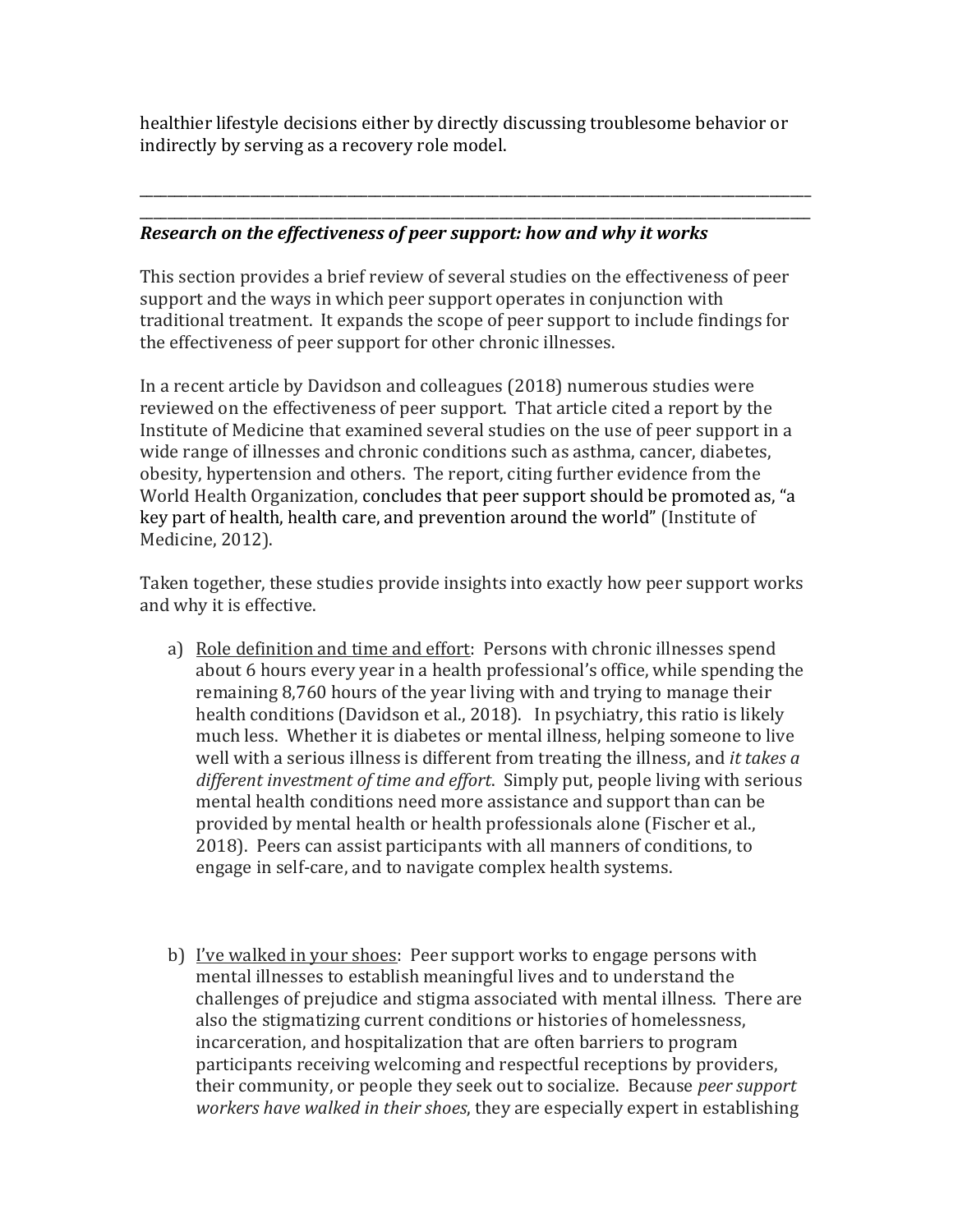and maintaining caring and meaningful relationships with program participants. And since peers have made some gains in successfully integrating back into community after overcoming similar challenges, peers can provide the support and skills needed for reconnecting with families or others in the community.

c) Shifting the focus from illness to wellness: Peer support workers can provide valuable firsthand experience and knowledge to assist those with similar conditions in managing their own health. *The focus of peer support is shifted away from the illness and treatment to health promotion and well-being*. In another context this would be considered a form of "strengths-based" case management. Peer support works with program participants to develop a lifestyle that is functional and satisfying. This broadens the focus of support beyond symptom reduction and symptom management to improvement in quality of life.

Peer support can also include group peer support: evidence has consistently found that support groups are beneficial for addressing a variety of chronic illnesses—especially groups related to maintaining self-management regimens.

- d) Expanding and complimenting treatment: Peers are not a substitute for treatment or traditional services, but rather are a complement to these services. Peer support can be provided directly with face-to-face contact or remotely by telephone, text, or email. Peers provide the follow up support that accompanies treatment and encourages maintaining medication and treatment compliance, learning to read and self-monitor symptoms, identifying and avoiding triggers, and coping with other challenges. *Peers are integral members that complement and expand the scope of services provided by the support services team.*
- e) Peer support as social support: *Social support has been demonstrated to be a protective factor of health,* where social isolation—which may be a consequence for persons living with complex chronic illness— can significantly worsen a person's condition. *Peer support (both individual and group) can serve an important role in providing social support and improving outcomes*. In many instances program participants have lost contact with families and they have few if any social supports. Some of the participants' network members may still be homeless, and thus ties have been severed after the person is housed. With few or no other supports, the role of the peer and other team members is vitally important, especially in the early months and first year after exiting homelessness.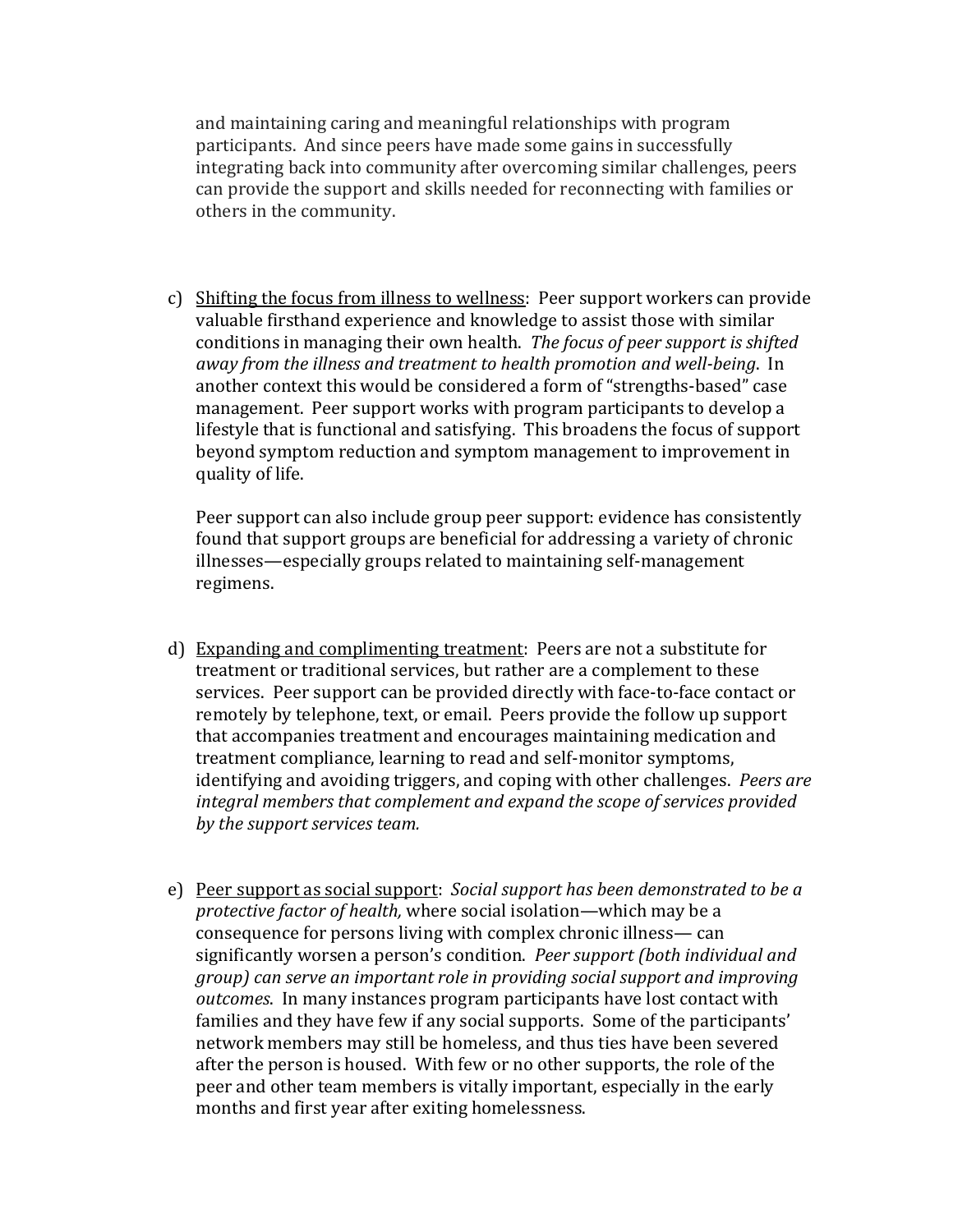f) Peer support and recovery: Peers provide positive role models for selfmanagement of similar clinical conditions and challenges. Recovery requires active participation from participants and some degree of active mastery over chronic conditions. Peer support is collegial, interactive, and participatory. *The interactive and mutual support dimension of peer support relationships can serve as an essential building block to develop the confidence needed for self-management and recovery*.

\_\_\_\_\_\_\_\_\_\_\_\_\_\_\_\_\_\_\_\_\_\_\_\_\_\_\_\_\_\_\_\_\_\_\_\_\_\_\_\_\_\_\_\_\_\_\_\_\_\_\_\_\_\_\_\_\_\_\_\_\_\_\_\_\_\_\_\_\_\_\_\_\_\_\_\_\_\_\_\_\_\_\_\_\_\_\_\_\_ \_\_\_\_\_\_\_\_\_\_\_\_\_\_\_\_\_\_\_\_\_\_\_\_\_\_\_\_\_\_\_\_\_\_\_\_\_\_\_\_\_\_\_\_\_\_\_\_\_\_\_\_\_\_\_\_\_\_\_\_\_\_\_\_\_\_\_\_\_\_\_\_\_\_\_\_\_\_\_\_\_\_\_\_\_\_\_\_\_

#### 5. *Peer support and community integration*

After someone is housed, is where the role of the peer really expands. Peers are excellent at community integration work. If recruited with prior homelessness experience as a requirement, peer support know firsthand the significance of the transition from streets to housing and what that transition is like. Peers can help clients (and fellow team members) manage expectations about how much and how quickly life changes after housing and also help clients to develop the life skills needed for successful tenancy. Peers can address needs for socialization and support during that critical period of 6-12 months after a person is housed in order to prevent them from falling out of housing.

Many things that most people take for granted (how to order one of the new coffees, going to a movie, getting a library card, using the new machines at the laundromat, how to research questions on the internet, etc.) peers do not take for granted because they have faced these challenges themselves. They can be more attuned and know where to take the conversation around exploring new social activities, hobbies, and opportunities that provide a sense of purpose and belonging to one's community.

As mentioned earlier, peer support is a completely different discipline that interacts with clients with a much different perspective about what help may be needed and how to provide it. Peer support, when empowered to play a full role on the HF team, can provide the team with a "consumer's view" of how they are doing.

Peers should be looking for a person's strengths, needs, abilities, and preferences for how the team assists the person. Peers can help participants write recovery plans, but through the lens of lived experience. This allows the peer to truly be an advocate for the people they serve and be the voice of the client in team meetings when their clients aren't available. Some disciplines consult on medication, clinical indications, wound care; peers are the team's consultant on homeless culture, addiction culture, and coping with mental illness. They can provide the team with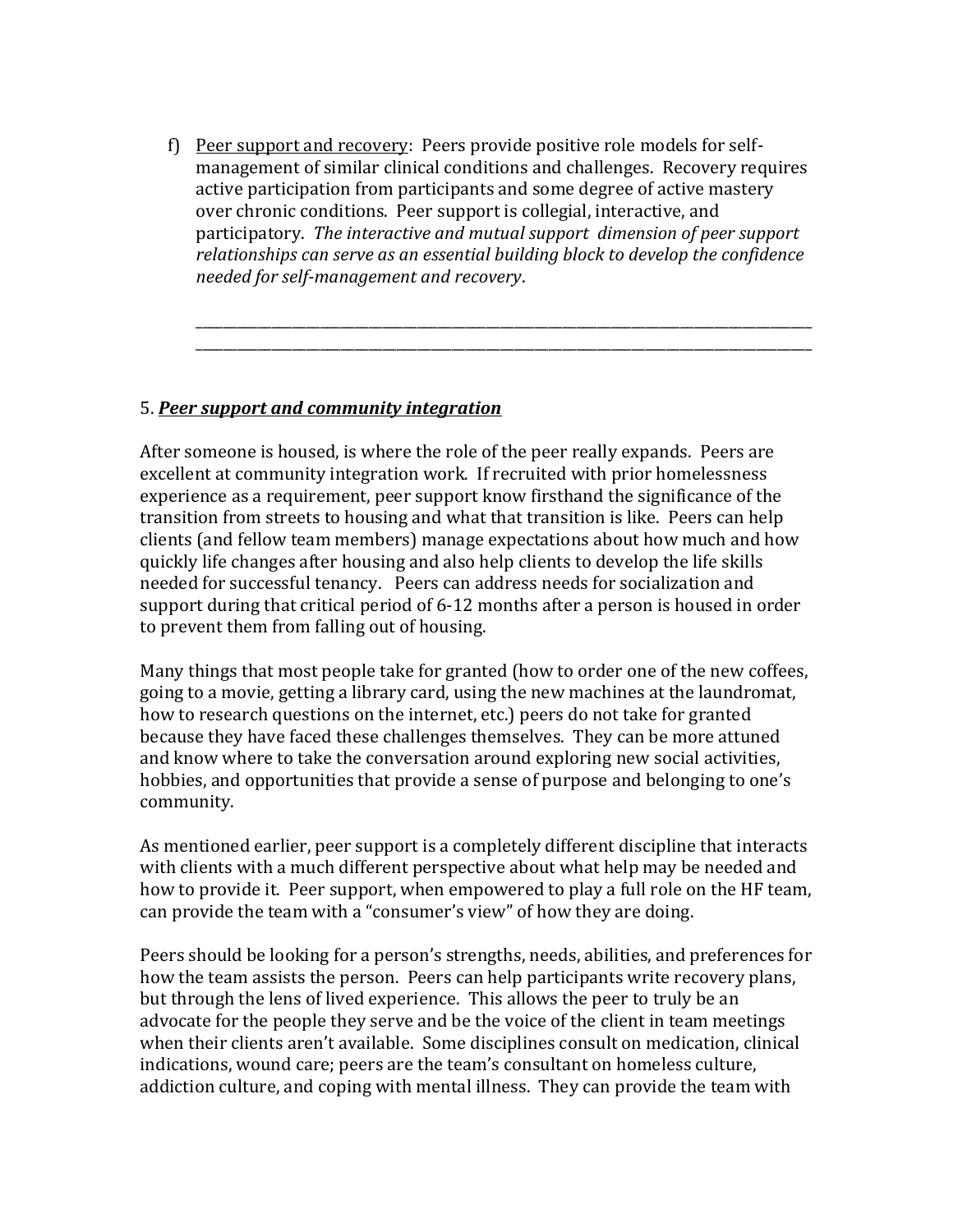an ongoing understanding of what it is like to overcome these obstacles to keep the team rooted in empathy and focused on recovery.

Davidson and his colleagues provide a fitting conclusion to this module:

"Persons in recovery from mental illnesses have insider knowledge of what it takes to have a life well lived with mental illness… based on the credibility and trustworthiness fostered by their lived experience, their passion to give back, and their dedication to making recovery a reality for others who suffer with mental illness, peers specialists can also make invaluable contributions to better outcomes by advocating for, transforming, expanding, and providing effective mental health services." (Davidson et al., 2018)

# *References*

Davidson, L., Bellamy, C., Chinman, M., Farkas, M., Ostrow, L., … Salazer, M. (2018). Revisiting the rationale and evidence for peer support. *Psychiatric Times*, 35, 6, 2-5.

Felton CJ, Stastny P, Shern DL, et al. (1995). Consumers as peer specialists on intensive case management teams: impact on client outcomes. *Psych Serv*., 46:1037– 1044

Institute of Medicine. (2012). Living Well With Chronic Illness: A Call for Public Health Action. [https://www.nap.edu/catalog/13272/living-well-with-chronic](https://www.nap.edu/catalog/13272/living-well-with-chronic-illness-a-call-for-public-health)[illness-a-call-for-public-health.](https://www.nap.edu/catalog/13272/living-well-with-chronic-illness-a-call-for-public-health) Accessed April 12, 2018.

- Tsemberis, S. (2015). *Housing First Manual: The Pathways Model to end homelessness for people with mental illness and addiction manual*. Center City: Hazelden Publications.
- Tsemberis, S., Moran, L., Shinn, B., Asmussen, S.M., Shern, D.L., (2003). Consumer preference programs for individuals who are homeless and have psychiatric disabilities: A drop-in center and a supported housing program. *American Journal of Community Psychology, 32*(3-4), 305-317.

Weiner DB. (1979). The apprenticeship of Philippe Pine: a new document, "Observations of Citizen Pussin on the Insane." *Am J Psychiatry*. 36:1128–1134.

# *Additional reading*:

Armitage, E. V., Lyons, H., & Moore, T. L. (2010). Recovery Association Project (RAP), Portland, Oregon. *Alcoholism Treatment Quarterly, 28*(3), 339–357.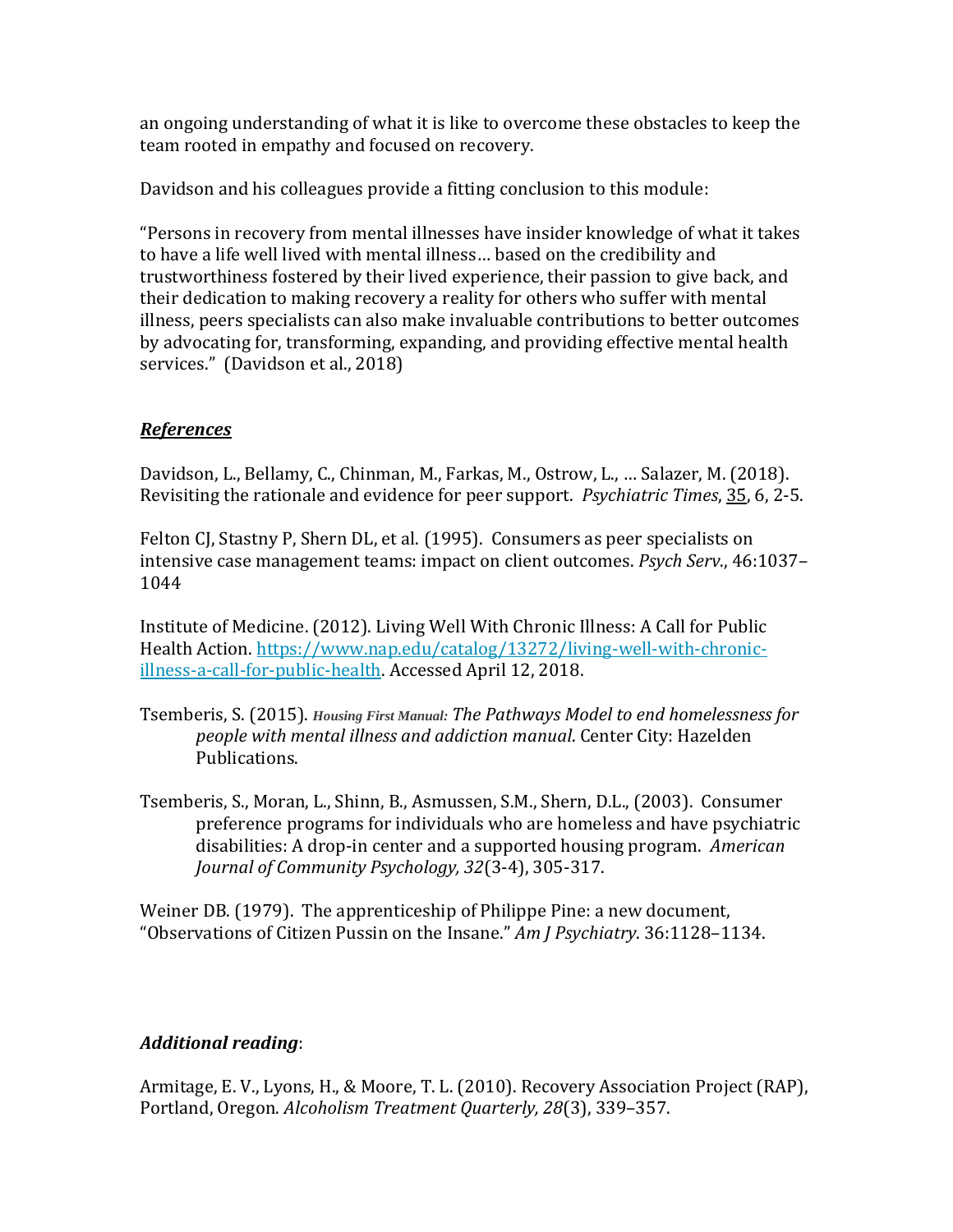Bellamy, C. D., Rowe, M., Benedict, P., & Davidson, L. (2012). Giving back and getting something back: The role of mutual- aid groups for individuals in recovery from incarceration, addiction, and mental illness. *Journal of Groups in Addiction & Recovery, 7,* 223-236.

Bernstein, E., Bernstein, J., Tassiopoulos, K., Heeren, T., Levenson, S., & Hingson, R. (2005). Brief motivational intervention at a clinic visit reduces cocaine and heroin use. *Drug and Alcohol Dependence, 77*(1), 49–59.

Boisvert, R. A., Martin, L. M., Grosek, M., & Claire, A. J. (2008). Effectiveness of a peersupport community in addiction recovery: Participation as intervention. Occupational Therapy International, 15(4), 205–220

Bologna, M. J., & Pulice, R. T. (2011). Evaluation of a peer-run hospital diversion program: A descriptive study. *American Journal of Psychiatric Rehabilitation, 14,*  272- 286.

Boyd, M. R., Moneyham, L., Murdaugh, C., Phillips, K. D., Tavakoli, A., Jackwon, K., . . . Vyavaharkar, M. (2005). A peer-based substance abuse intervention for HIV+ rural women: A pilot study. *Archives of Psychiatric Nursing, 19*(1), 10–7.

Chinman, M., Oberman, R. S., Hanusa, B. H., Cohen, A. N., Salyers, M. P., Twamley, E. W., & Young, A. S. (2015). A cluster randomized trial of adding peer specialists to intensive case management teams in the Veterans Health Administration. *Journal of Behavioral Health Services Research, 42,* 109-121.

Chinman, M., George, P., Dougherty, R. H., Daniels, A. S., Ghose, S. S., Swift, A., & Delphin-Rittmon, M. E. (2014). Peer support services for individuals with serious mental illnesses: Assessing the evidence. *Psychiatric Services, 65,* 429-441.

Coatsworth-Puspoky, R., Forchuk, C., & Ward-Griffin, C. (2006). Peer support relationships: An unexplored interpersonal process in mental health. *Journal of Psychiatric & Mental Health Nursing, 13*(5), 490–497.

Cook, J. A., Copeland, M. E., Corey, L., Buffington, E., Jonikas, J. A., Curtis, L. C., ... & Nichols, W. H. (2010). Developing the evidence base for peer-led services: Changes among participants following Wellness Recovery Action Planning (WRAP) education in two statewide initiatives. *Psychiatric Rehabilitation Journal, 34,* 113-120.

Corrigan, P. W., & Sokol, K. A. (2013). The impact of self- stigma and mutual help programs on the quality of life of people with serious mental illnesses. *Community Mental Health Journal, 49,* 1-6.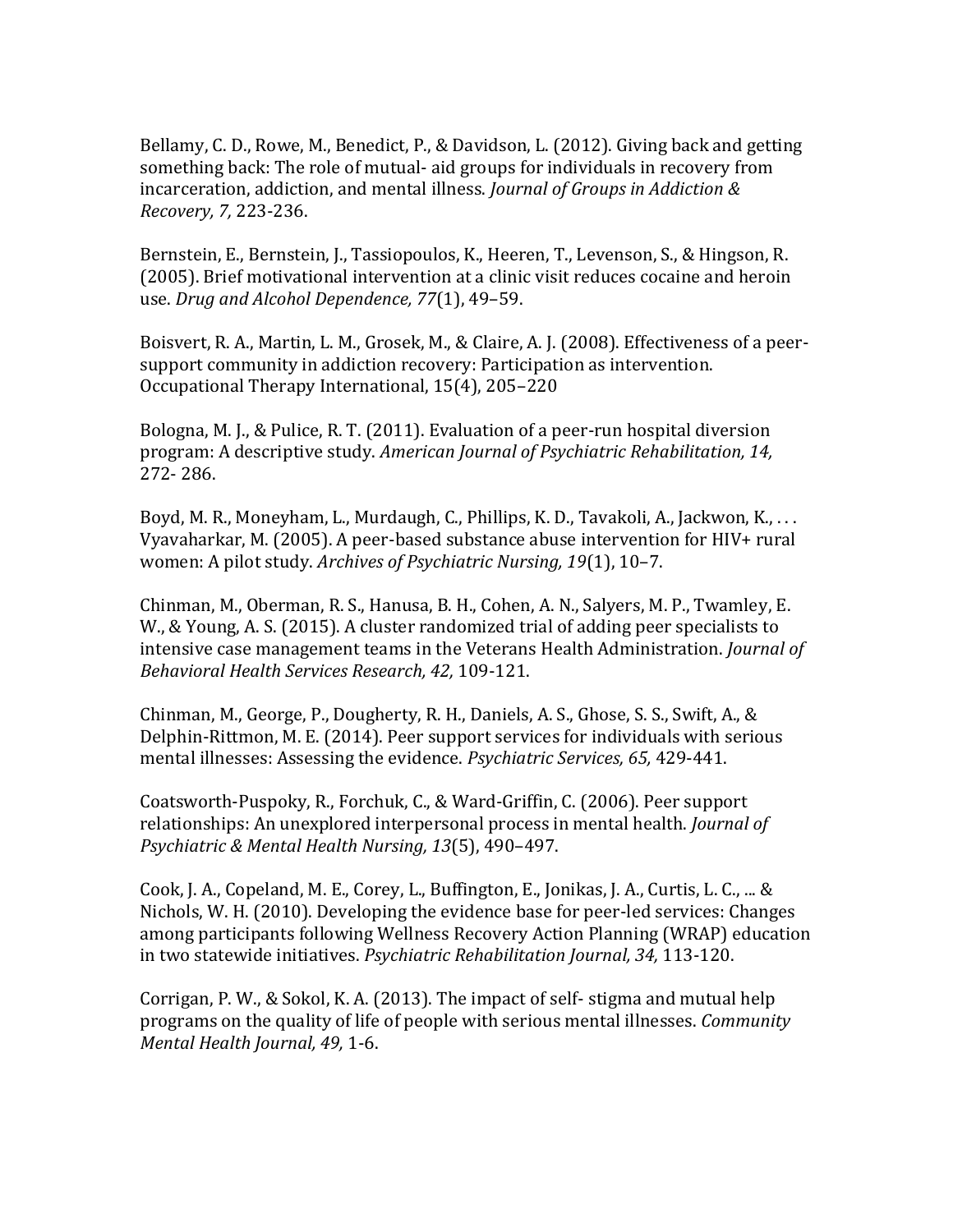Davidson, L., Bellamy, C., Guy, K., & Miller, R. (2012). Peer support among persons with severe mental illnesses: A review of evidence and experience. *World Psychiatry, 11,* 123-128.

Druss, B. G., Zhao, L., von Esenwein, S. A., Bona, J. R., Fricks, L., Jenkins-Tucker, S, Sterling, E., Diclemente, R., & Lorig, K. (2010). The Health and Recovery Peer (HARP) Program: A peer-led intervention to improve medical self-management for persons with serious mental illness. *Schizophrenia Research, 118,* 264-270.

Felton, C., Stastny, P., Shern, D., Blanch, A., Donahue, S., Knight, E., & Brown, C. (1995). Consumers as peer specialists on intensive case management teams: Impact on client outcomes. *Psychiatric Services, 46,* 1037-1044.

Ja, D. Y., Gee, M., Savolainen, J., Wu, S., & Forghani, S. (2009). Peers Reaching Out Supporting Peers to Embrace Recovery (PROPSPER): A final evaluation report. San Francisco, CA: DYJ, Inc., for Walden House, Inc., and the Center for Substance Abuse Treatment, Substance Abuse and Mental Health Services Administration.

Kamon, J., & Turner, W. (2013). Recovery coaching in recovery centers: What the initial data suggest: A brief report from the Vermont Recovery Network. Montpelier, VT: Evidence-Based Solutions.

Mangrum, L. (2008). C*reating access to recovery through drug courts: Final evaluation report for the Texas Department of State Health Services.* Austin, TX: University of Texas Addiction Research Institute. Retrieved from http://view.officeapps.live.com/op/view.aspx?src=http%3A%2F% 2Fwww.utexas.edu%2Fresearch%2Fcswr%2Fnida%2Fdocuments% 2FATRFinalEvaluationReport-Final.doc

Mead, S., & MacNeil, C. (2006). Peer support: What makes it unique? International *Journal of Psychosocial Rehabilitation, 10,* 29-37.

Min, S-Y., Whitecraft, J., Rothbard, A. B., & Salzer, M. S. (2007). Peer support for persons with co-occurring disorders and community tenure: A survival analysis. *Psychiatric Rehabilitation Journal, 30,* 207-213.

Short, R., Woods-Nyc, K., Cross. S. L., Hurst, M., Gordish, L., & Raia, J. (2012). The impact of forensic peer support specialists on risk reduction and discharge readiness in a psychiatric facility a five-year perspective. *International Journal of Psychosocial Rehabilitation, 16,* 3-10.

Sledge, W. H., Lawless, M., Sells, D., Wieland, M., O'Connell, M. J., & Davidson, L. (2011). Effectiveness of peer support in reducing readmissions of persons with multiple psychiatric hospitalizations. *Psychiatric Services, 62,* 541-544.